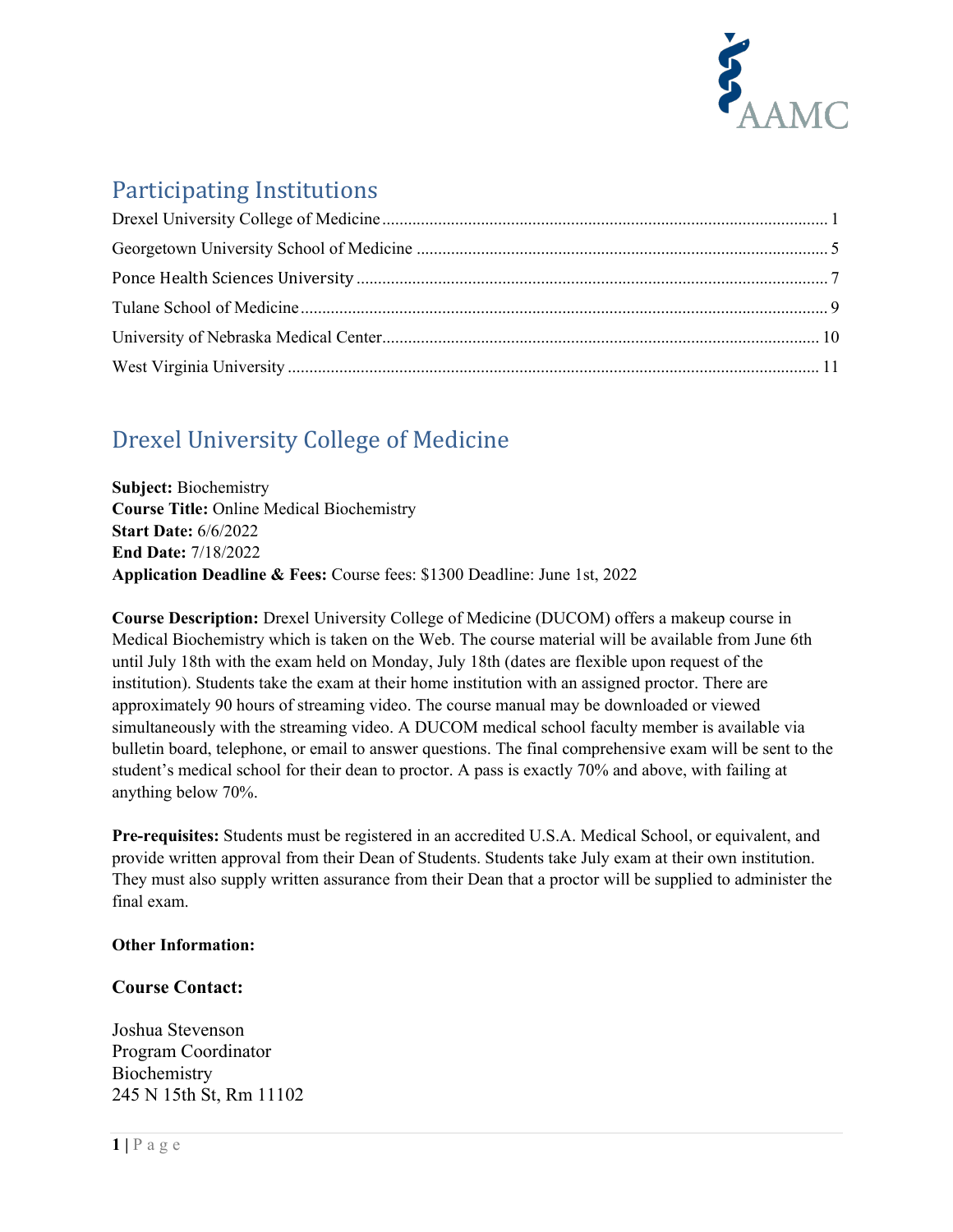Philadelphia, PA 19102 Phone: 267-359-2642 Fax: 215-762-4636 [jds336@drexel.edu](mailto:jds336@drexel.edu)

**Subject:** Gross Anatomy **Course Title:** Medical Gross Anatomy **Start Date:** 6/13/2022 **End Date:** 7/19/2022 **Application Deadline & Fees:** June 10, 2022 \$2200.00

**Course Description:** Course Description: Drexel University College of Medicine (DUCOM) offers a make-up course in Medical Gross Anatomy that is taken on the Web. The course material will be available from June 13, 2022 until July 19, 2022 with the final exam held on July 19, 2022. There will be approximately 30 hours of streaming video lectures with handouts, 20 web-based interactive Clinical Case Reviews, consisting of about 2 cases each. (See Technical Requirements listed below) and anatomy review videos and a large database of practice questions. A Medical School faculty member is available for questions and answers via bulletin board, telephone, or email. Online classroom sessions will be held as needed. These will provide the students the opportunity to ask questions, provide feedback and to interact with a faculty member and the other course registrants. The Course is divided into 6 sections, which follow a weekly progression that students may access at their own pace. After each section the student takes a Section Exam consisting of MCQ's on the section content. Each Section Exam is taken through Blackboard Learn and requires a computer and use of the Respondus Lockdown Browser. A minimum passing grade of 70% on each section exam is required in order to progress to the next section of the course. There will be a Midcourse Exam and a Final Exam. These and the points accrued from the Clinical Case Review quizzes are THE ONLY exams that will count toward the final course grade. The midcourse and final course exams must be taken under proctored conditions. More information will be made available once the course has started.

**Pre-requisites:** The course is open only to medical students who have completed a medical school course that included full cadaver dissection but who require a remediation of the conceptual principles of the discipline. Students must be registered in an accredited U.S.A. Medical School, or equivalent, and provide written approval from their Dean of Students. Students take the course at their own institution. They must also supply written assurance from their Dean that a proctor will be supplied to administer the mid course and final exams.

**Other Information:** A more detailed description and syllabus is available at the link below: [http://drexel.edu/medicine/about/departments/neurobiology-anatomy/related-programs/summer-gross](http://drexel.edu/medicine/about/departments/neurobiology-anatomy/related-programs/summer-gross-anatomy/)[anatomy/](http://drexel.edu/medicine/about/departments/neurobiology-anatomy/related-programs/summer-gross-anatomy/)

#### **Course Contact:**

Dennis DePace Associate Professor Neurobiology & Anatomy 2900 Queen Lane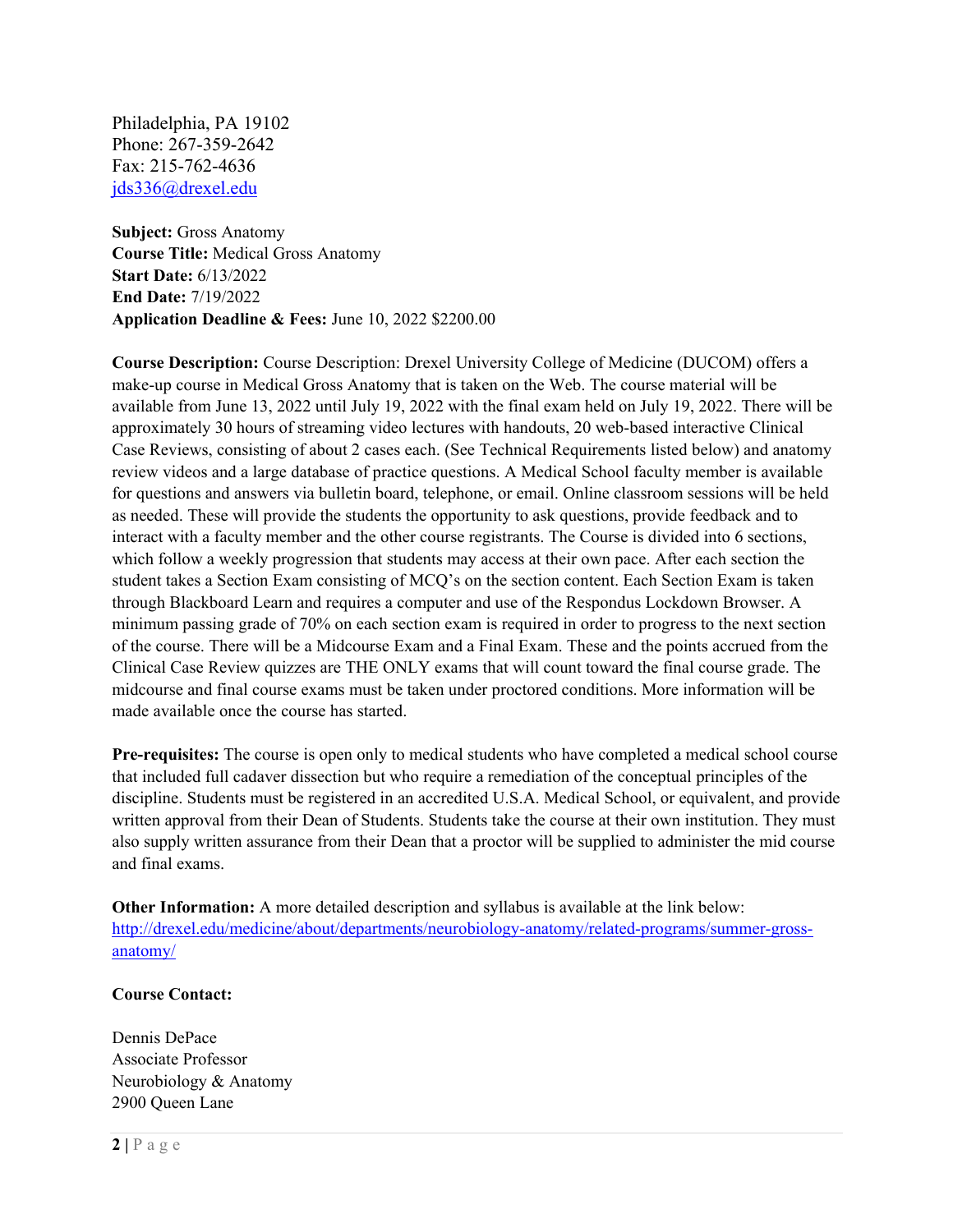Philadelphia, PA 19129 Phone: 215-991-8475 Fax: 215-843-9082 [dd38@drexel.edu](mailto:dd38@drexel.edu)

**Subject:** Microanatomy; Histology **Course Title:** Summer Remediation Course in Medical Microanatomy **Start Date:** 6/13/2022 **End Date:** 7/15/2022 **Application Deadline & Fees:** Register by 06/10/2021. Course Fee: \$2,200.00

**Course Description:** Drexel University College of Medicine (DUCOM) offers a make-up course in Medical Microanatomy, which is administered through Blackboard Learn. Lecture notes can be downloaded or viewed simultaneously with the streaming video. A virtual microscopy lab experience is included, based on annotated digitized glass slides. The Course is divided into 7 sections, which follow a weekly progression that students may access at their own pace within the limits of the midterm and final exam. After completing each section, the student takes an exam for self-assessment at home. Each Section Exam is taken through the Blackboard Learn system and requires a computer with internet access. Success in each Section Exam is required in order to progress to the next section. Section exams that will not count toward the final grade but will provide feedback to the students as they progress through the course, and also serve as practice for the midterm and final exams. A medical school faculty member available for questions and answers via telephone or email. The seven sections are as follows: 1.Introduction to Microscopy & Cell Biology 2. Epithelium, Connective Tissue & Skin 3. Muscle & Nerve,Cartilage & Bone 4. Respiratory and Endocrine Systems 5. Blood, Cardiovascular System & Lymphoid Organs 6. Digestive System 7. Urinary System, and Male & Female Reproductive Systems.

**Pre-requisites:** Students must be registered in an accredited U.S. Medical or Dental School, or equivalent, and provide written approval from their appropriate Administrator (usually the Dean of Students). Students take the course at their own institution. They must also supply written assurance from their Administrator that a proctor will be supplied to administer the midterm and final exams.

**Other Information:** Details concerning technical requirements and registration can be found on our website: [https://drexel.edu/medicine/about/departments/neurobiology-anatomy/related](https://drexel.edu/medicine/about/departments/neurobiology-anatomy/related-programs/summermedical-microanatomy/)[programs/summermedical-microanatomy/.](https://drexel.edu/medicine/about/departments/neurobiology-anatomy/related-programs/summermedical-microanatomy/) Some modular options will be available for remediation involving multidisciplinary integrated courses. Please contact us for pricing and availability.

### **Course Contact:**

Haviva Goldman, Ph.D. Professor Neurobiology and Anatomy 2900 Queen Lane Philadelphia, PA 19129 Phone: 215-991-8467 Fax: [hmg25@drexel.edu](mailto:hmg25@drexel.edu)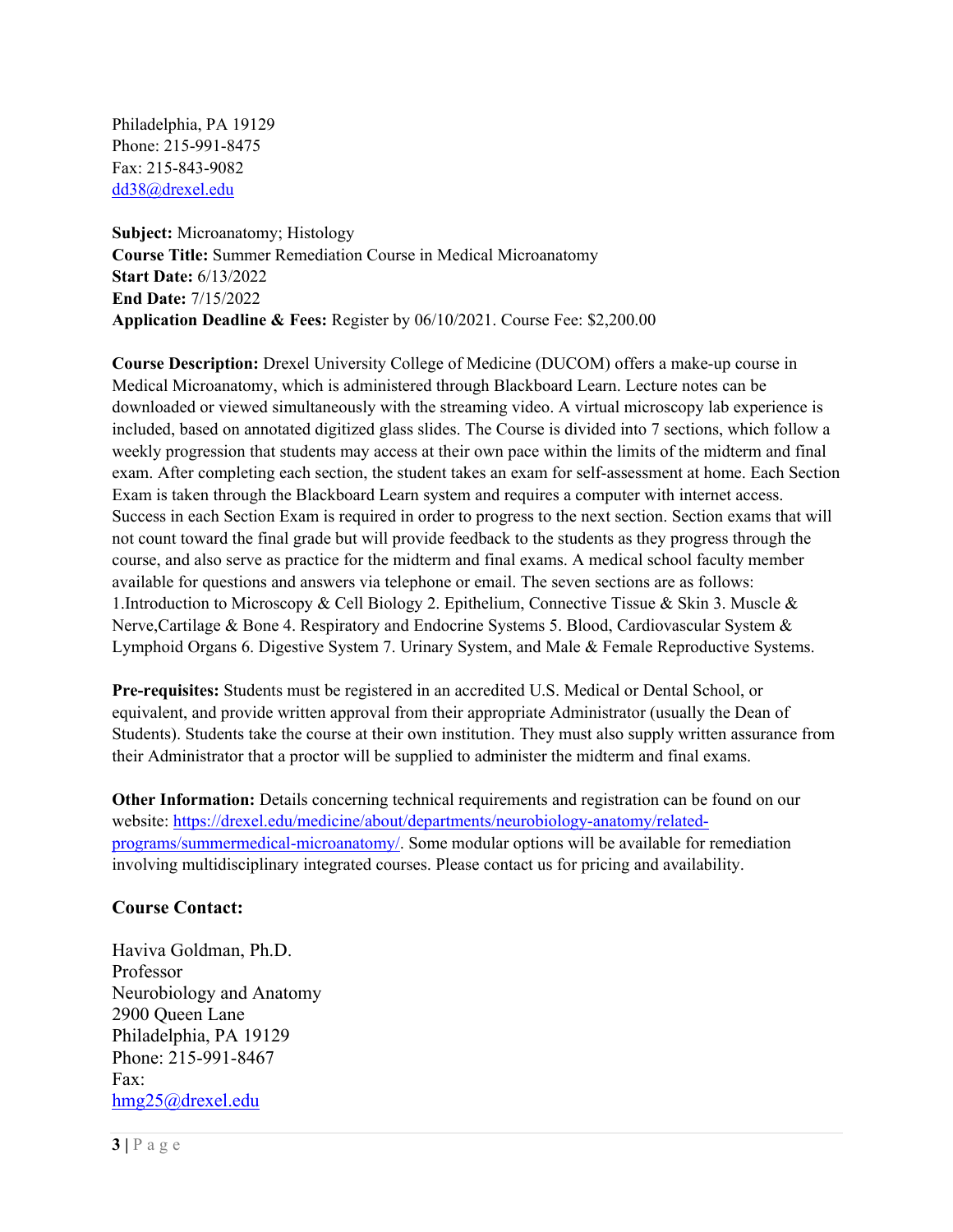**Subject:** Embryology **Course Title:** Medical Embryology **Start Date:** 6/13/2022 **End Date:** 6/27/2022 **Application Deadline & Fees:** June 10, 2022, \$1100.00

**Course Description:** Course Description Drexel University College of Medicine (DUCOM) offers a make-up course in Medical Embryology that is taken on line. The course material will be available from June 13, 2022 until June 27, 2022. There will be approximately 15 hours of streaming video lectures with handouts, four online assignments to be graded by the instructor. Online classroom sessions will be held on an ad hoc basis. The classroom sessions will provide students with the opportunity to ask questions, provide feedback and to interact with a faculty member and the other course registrants. The course handouts may be downloaded or viewed simultaneously with the streaming video. A Medical School faculty member is available for questions and answers via bulletin board, telephone, or email. After completion of each section of the course, the student takes a Section Exam consisting of MCQ's on material from the section. Each Section Exam is taken through Blackboard Learn and requires a computer and use of the Respondus lockdown browser. Success in each section exam is required in order to progress to the next section of the course. The final course grade for each student will be determined by a Final Examination taken at the student's home institution or other mutually agreed upon professional proctoring location.

**Pre-requisites:** This online course is open to medical students who have completed a medical school course that included Embryology as part of the course material. This course may be taken in conjunction with our online Gross Anatomy Remediation course. Students must be registered in an accredited U.S.A. Medical School, or equivalent, and provide written approval from their Dean of Students.

**Other Information:** A more detailed description of the course, a link to registration and a syllabus can be accessed at the link below: [http://drexel.edu/medicine/about/departments/neurobiology-anatomy/related](http://drexel.edu/medicine/about/departments/neurobiology-anatomy/related-programs/summer-medical-embryology/)[programs/summer-medical-embryology/](http://drexel.edu/medicine/about/departments/neurobiology-anatomy/related-programs/summer-medical-embryology/)

#### **Course Contact:**

Dennis DePace Associate Professor Department of Neurobiology & Anatomy 2900 Queen Lane Philadelphia, PA 19129 Phone: 215-991-8475 Fax: 215-843-9082 [dd38@drexel.edu](mailto:dd38@drexel.edu)

**Subject:** Neuroscience **Course Title:** Medical Neuroscience **Start Date:** 6/13/2022 **End Date:** 7/15/2022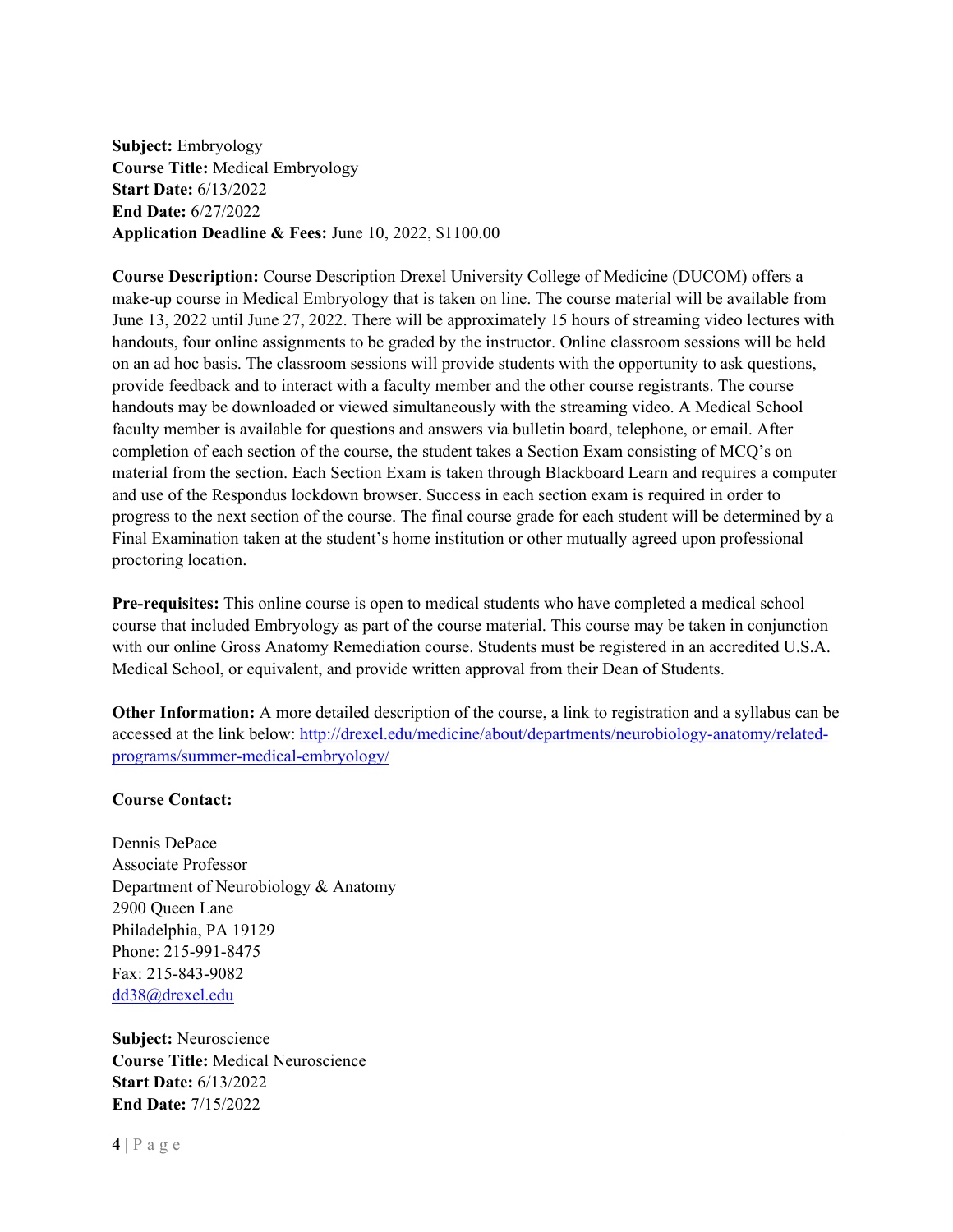**Application Deadline & Fees:** Application Deadline: June 10, 2022; Fee: \$2200

**Course Description:** Drexel University College of Medicine (DUCOM) offers a make-up course in Medical Neuroscience, which is administered through Blackboard LEARN. The course material will be available from June 13th until July 15th with the final exam held on Friday, July 15th. There will be approximately 60 hours of streaming video in addition to web-based interactive tutorials, quizzes, brain atlas, brains slides, animations and interactive diagrams. The course manual can also be downloaded or viewed simultaneously with the streaming video. A Medical School faculty member is available for questions and answers via bulletin board, telephone, or email. The Course is divided into 6 sections, which follow a weekly progression that students may access at their own pace. After completing each section the student takes an exam for self-assessment. Each Section Exam is taken through the Blackboard LEARN system and requires a computer. Success in each Section Exam is required in order to progress to the next section. Students will take a final comprehensive exam upon completion of the course material for a pass (70% and above)/fail (69% and below) grade. The final exam will use the Respondus Lockdown Browser and be proctored by the student's Administrator at the home institution or an approved alternate site.

**Pre-requisites:** Students must be registered in an accredited USA Medical or Dental School, or equivalent, and provide written approval from their appropriate Administrator (usually the Dean of Students). Students take the course at their own institution. They must also supply written assurance from their Administrator that a proctor will be supplied to administer the final exam.

**Other Information:** Details concerning technical requirements and registration can be found on our website: [http://drexel.edu/medicine/about/departments/neurobiology-anatomy/related-programs/summer](http://drexel.edu/medicine/about/departments/neurobiology-anatomy/related-programs/summer-medical-neuroscience/)[medical-neuroscience/](http://drexel.edu/medicine/about/departments/neurobiology-anatomy/related-programs/summer-medical-neuroscience/) Some modular options will be available for remediation involving multidisciplinary integrated courses. Please contact us for pricing and availability.

## **Course Contact:**

Jed Shumsky, Ph.D. Professor Neurobiology and Anatomy 2900 Queen Lane Philadelphia, PA 19129 Phone: 215-991-8736 Fax: 215-843-9082 [js52@drexel.edu](mailto:js52@drexel.edu)

## <span id="page-4-0"></span>Georgetown University School of Medicine

**Subject:** Gross Anatomy **Course Title:** Medical Gross Anatomy **Start Date:** 6/20/2022 **End Date:** 7/29/2022 **Application Deadline & Fees:** Deadline for International Students to apply is April 10, 2022 Deadline for US Students to apply is June 1, 2022 Deadline for remediating medical/dental students is June 13,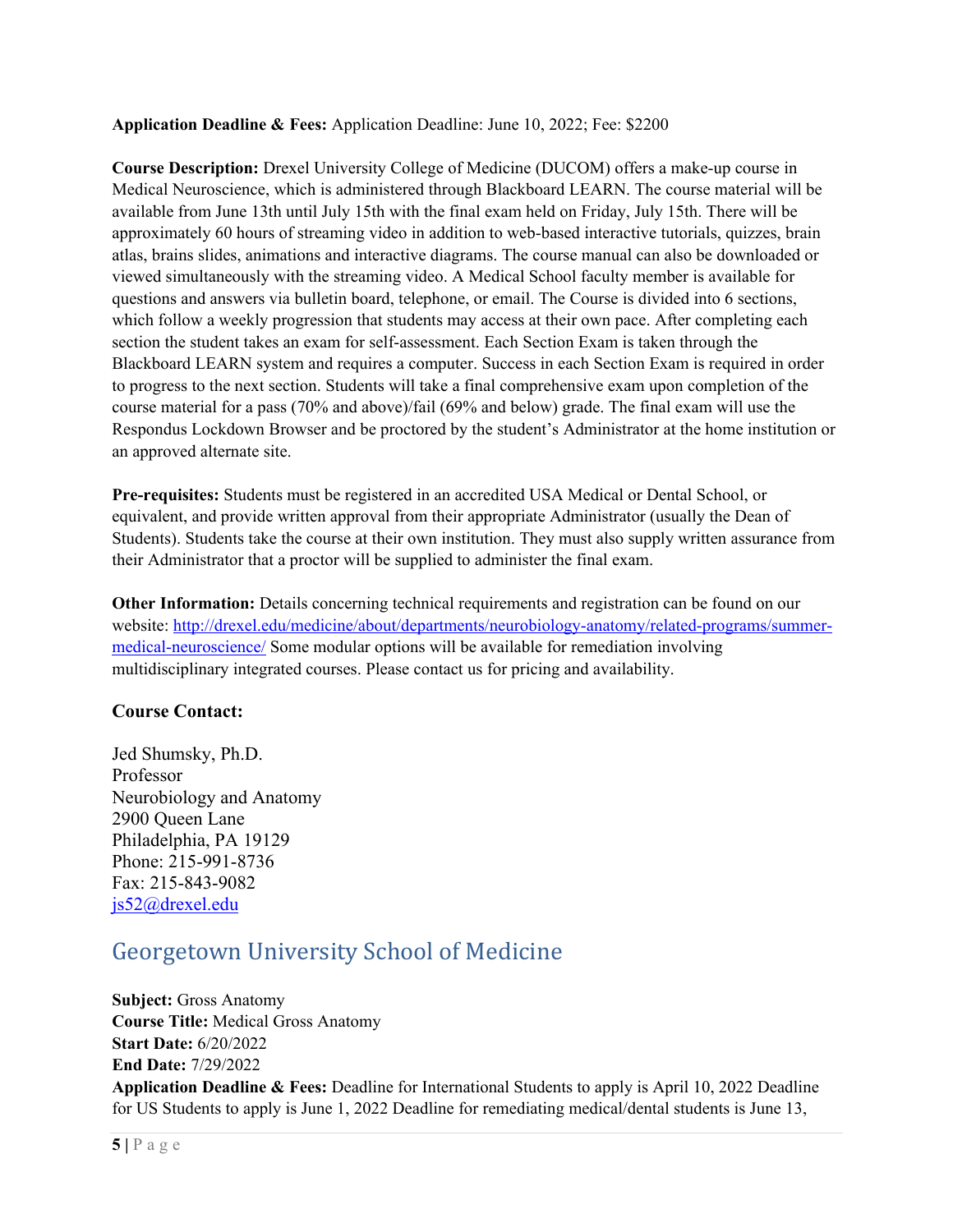#### 2022

**Course Description:** his is a six-week intensive course that covers all aspects of human clinical gross anatomy (other than head and neck dissection). This 5 credit course is very similar to the gross anatomy course that we offer to our pre-clinical medical students. This course is appropriate for undergraduate and post baccalaureate students, including pre-medical and pre-allied health students, seeking to gain a better appreciation of the anatomical/functional relationship of the human body. Students will be provided daily anatomical lectures, followed by cadaver dissection of the entire body, except the head and neck. In addition, imaging techniques including CT scans, MRI, and x-ray radiography will be used to introduce the student to the physician's perspective of the structure of the human body. The goal of this course is to provide students with a better understanding of the human body in health and disease. This course is also useful for students already accepted into first year medical school, since completion of the course, will make their first year in medical school less stressful. Prerequisites: A strong foundation in biology at the undergraduate level, with upper level biology strongly recommended. This course is also designed for first-year medical students seeking to remediate gross anatomy. This 6 week course covers all aspects of the human body except head and neck. Students that are required to complete head and neck assessment by their home institution should contact the course director to come up with a suitable plan that will satisfy the requirements of remediation. This course will be assessed with written as well as cadaveric practical examinations. All educational material, instrumentation, and access to electronic dissector in the laboratory are provided and included in the course tuition. The Course Director is Dr. Marina Castilla, MD.

**Pre-requisites:** Prerequisites: A strong foundation in biology at the undergraduate level, with upper level biology strongly recommended.

#### **Other Information:**

#### **Course Contact:**

Jennifer Whitney Professor Department of Pharmacology and Physiology n 3900 Reservior Rd Washington, DC 20854 Phone: 2026875540 Fax: [jlr35@georgetown.edu](mailto:jlr35@georgetown.edu)

**Subject:** Human Physiology **Course Title:** Medical Physiology **Start Date:** 6/20/2022 **End Date:** 7/29/2022

**Application Deadline & Fees:** Deadline for International Students to apply is April 10, 2022 Deadline for US Students to apply is June 1, 2022 Deadline for remediating medical/dental students is June 13, 2022

**Course Description:** PHSL050-01 (5 credits) is a rigorous, 6-week comprehensive course that provides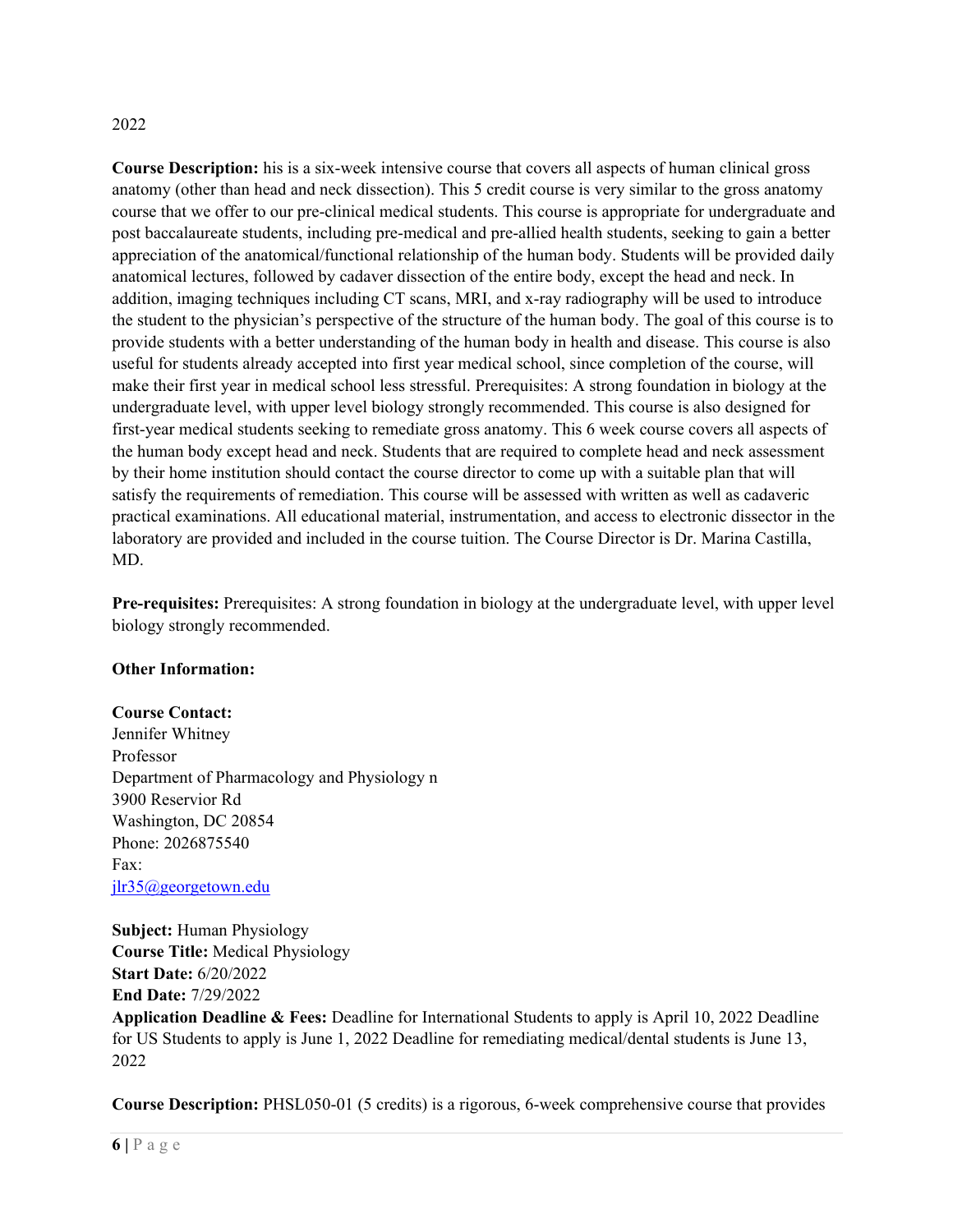students with a high level of understanding of the physiological basis of medicine. This is used as a remediation course for medical students, but is also open to rising undergraduate juniors and seniors as well as post-bacc applicants. The essential concepts of physiology and mechanisms of body function are presented at various levels of organization, ranging from cellular and molecular to tissue and organ system levels. Emphasis is placed on understanding the integrated regulation of various body processes among the major systems using clinical cases.

**Pre-requisites:** Prerequisites: One year of general or inorganic chemistry, one year of organic chemistry, one year of physics, and one year of biology.

### **Other Information:**

### **Course Contact:**

Jennifer Whitney Professor Department of Pharmacology and Physiology 3900 Reservior Rd Washington, DC 20009 Phone: 202687-5540 Fax: [jlr35@georgetown.edu](mailto:jlr35@georgetown.edu)

# <span id="page-6-0"></span>Ponce Health Sciences University

**Subject:** Biochemistry **Course Title:** Medical Biochemistry **Start Date:** 6/6/2022 **End Date:** 7/8/2022 **Application Deadline & Fees:** Application deadline is June 6, 2022. Fee is \$1,895

**Course Description:** The Ponce Health Sciences University (PHSU) Medical Biochemistry remedial summer course is an online five-week course. The course is divided into two independent sections: Section 1 consists of the following two units (one unit to be covered per week): I. Structural Biology (structure and function relationships in proteins, membrane structure) and Enzymology; and, II. Molecular Biology (genome organization and function, gene expression and its regulation, signal transduction and cell cycle control). Section 2 consists of the following three units: I. Introduction to Metabolism & Carbohydrate Metabolism; II. Lipid Metabolism; and, III. Nitrogen compounds metabolism. Students can enroll in only one section or in both sections, depending on their needs, however the same fee of \$1,895 is applicable in both cases. There will be only one enrollment process for either or both sections, and the enrollment process is due on June 6, 2022. Course material includes a collection of videos corresponding to the different lectures, to be accessed for streaming through the Canvas platform (approximately 70 hours of streaming for Sections 1 and 2). Each lecture has an accompanying PDF handout available for download by enrolled students, and the class textbook is Thomas Devlin´s Textbook of Biochemistry with Clinical Correlations, 7th Edition. The course will have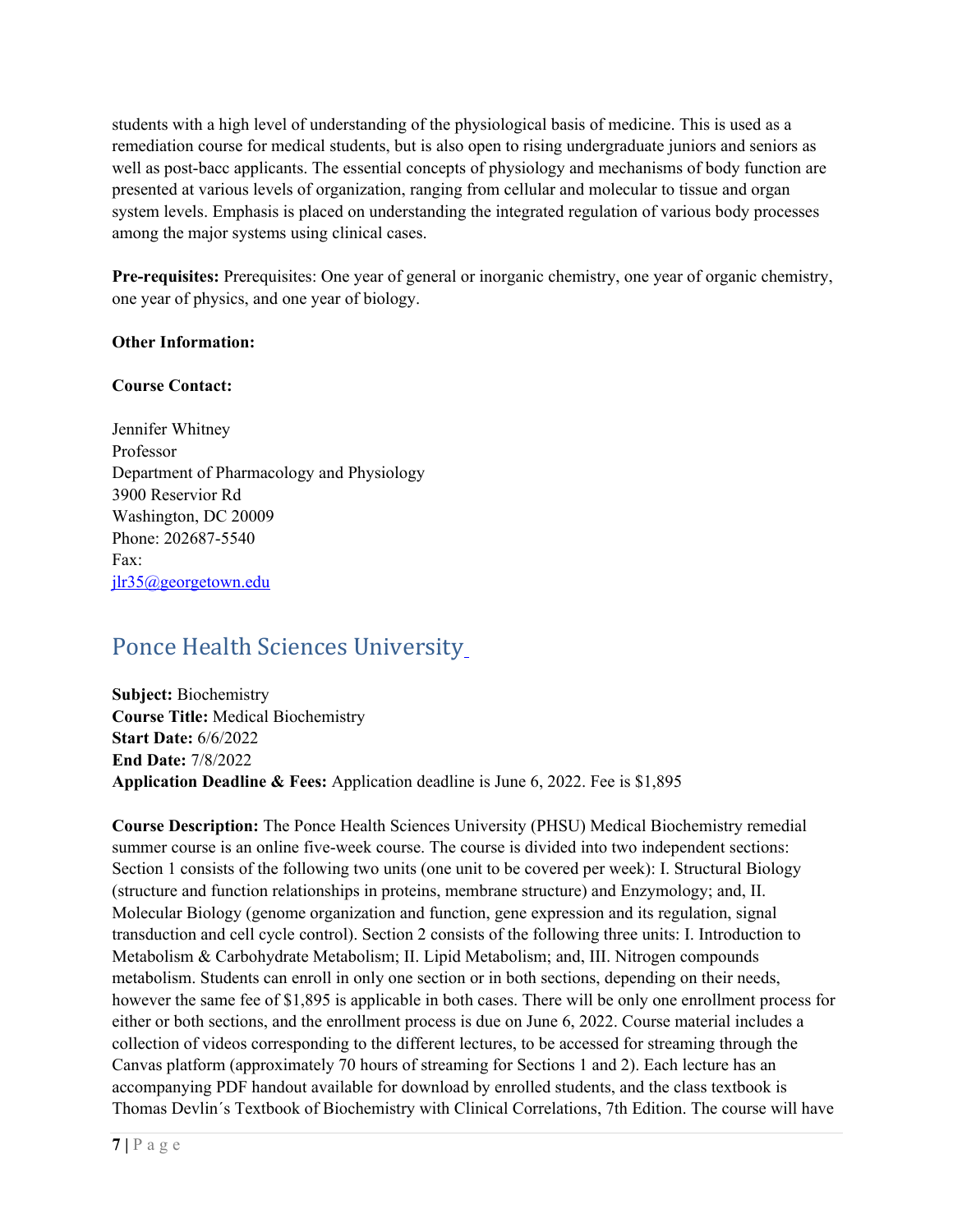one in-class session meeting per unit to review material and discuss problem sets and practice questions. Students who cannot be at the PHSU campus are expected to join the in-class sessions via the Zoom platform. In addition to the in-class sessions, PHSU participating faculty will be available during specified office hours to answer questions and assist students in person, or remotely via Zoom, email, or telephone.

**Pre-requisites:** Pre-requisites: Written permission of student's dean or appropriate administrator is required. This is a remedial course, and therefore students must have completed and failed a Medical Biochemistry course in their institutions. Technical Requirements: Students must download and install the ExamSoft application in the device they intend to use for exam taking. A high-speed internet connection is required for video streaming and Zoom sessions. Upon enrollment, students will be given access to remote learning and communication platforms (Canvas, Zoom links and invites). Computer and devices used in the course must be capable of video/audio playback. Students not on campus will need a microphone and camera for Zoom remote sessions.

**Other Information:** Exams: The entire course, encompassing Sections 1 and 2 has a total of 4 partial exams divided as follows: One exam per unit in Section 1 for a total of two exams; In Section 2, there will be one exam for Unit I and another exam covering Units II and III. Partial exams will be administered using the ExamSoft application, and each student is responsible for installing the application on their devices, either tablets or laptops. For non-PHSU students, the Department Chair at their home institution is responsible for ensuring and certifying in writing that the student will take the exams under the strict supervision of a designated proctor. It is also a requirement for the completion of the course for all students to take an NBME customized examination covering all topics discussed in the course. Each of the two sections has an NBME examination and each student will take the NBME examination according to the sections in which the student is enrolled (both sections of only one section). The NBME exam accounts for 20% of the grade of each section. Non-PHSU students are responsible for making the arrangements for taking the NBME exam at their home institutions under the supervision of a proctor. Grade Calculation: Regardless of whether the student enrolls in one or both sections, the final grade will be calculated from the NBME Biochemistry exam(s) (20%) with the remaining 80% derived from the partial exams, each counting equally. For example, a student enrolled in only one section will have the grade calculated as follows: two partial exams for 40% of the grade each (80% total), plus 20% of the grade from the NBME exam. For students enrolled in both sections, each of the four partial exam accounts for 20% of the grade (80% total), and the remaining 20% will come from the two NBME exams (one for each section), each NBME examination accounting for 10% of the grade. A minimum final grade of 70% is required to pass the course.

## **Course Contact:**

Pedro Santiago-Cardona, PhD Professor Basic Sciences-Biochemistry PO Box 7004 Ponce, PR 00732 Phone: 787-840-2575, ext. 2208 Fax: [psantiago@psm.edu](mailto:psantiago@psm.edu)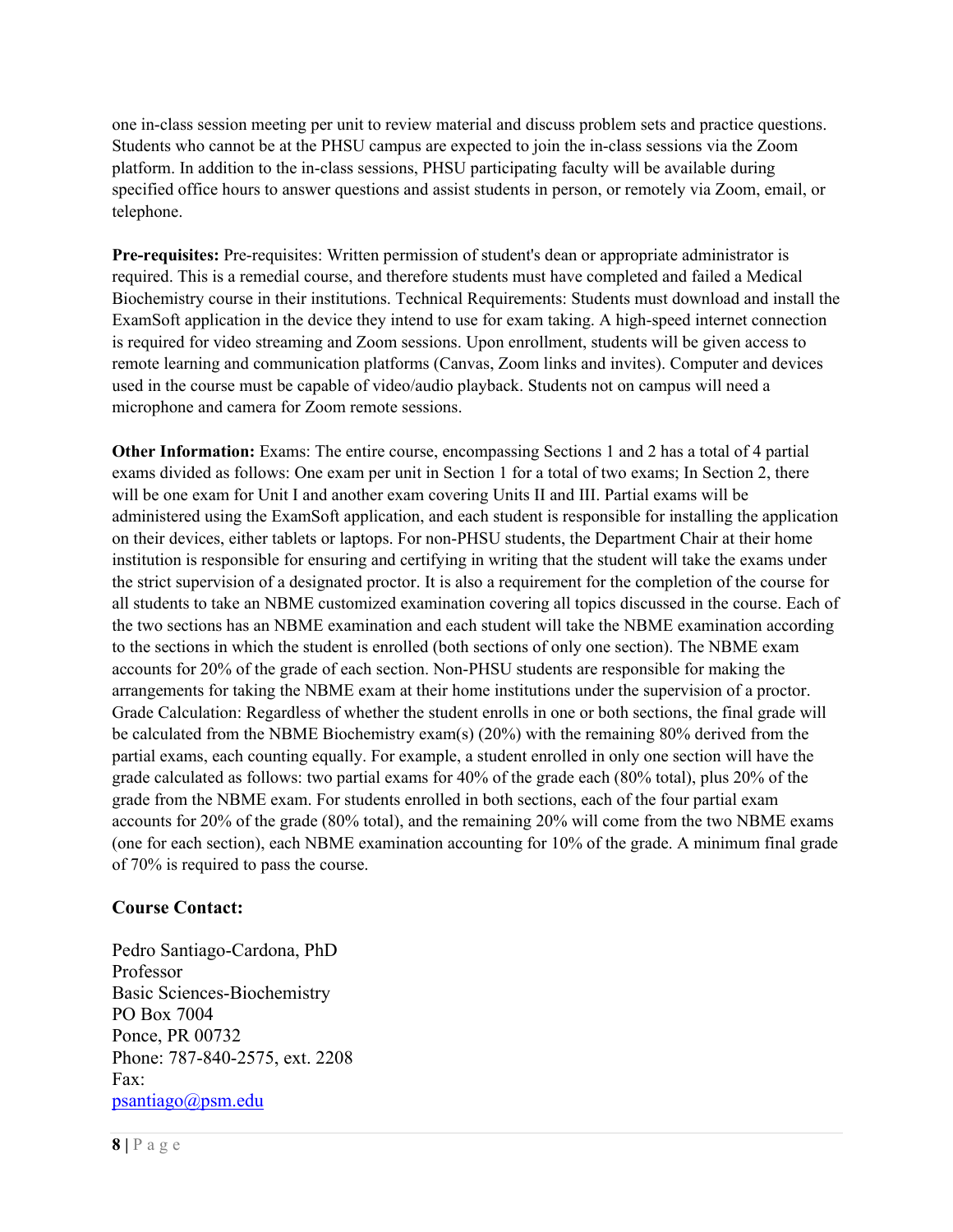# <span id="page-8-0"></span>Tulane School of Medicine

**Subject:** Biochemistry **Course Title:** Remedial Biochemistry **Start Date:** 5/24/2022 **End Date:** 7/22/2022

**Application Deadline & Fees:** Tuition for one course module is \$850 (either Cellular or Metabolic Biochemistry). Tuition for both course modules is \$1400. Upon confirmation of tuition and completion of the application process (see below), the student will be provided a link and access to the remedial course website. The student will only have access to learning resources for the appropriate course modules.

**Course Description:** The course is broken into two course modules, Metabolic Biochemistry and Cellular Biochemistry. Depending on their remedial needs, students can opt to take either or both course modules. The Metabolic Biochemistry module covers six content blocks, including (1) Fundamentals and Kinetics, (2) Carbohydrate Metabolism, (3) Energy Production, (4) Lipid Metabolism, (5) Nitrogen Metabolism, and (6) Complex Disease States. The Cellular Biochemistry module covers an additional six content blocks, including 1) DNA/RNA/Proteins, (2) Glycobiology, (3) Protein Trafficking and Structural Proteins, (4) Blood, (5) Signal Transduction, and (6) Cell Cycle and Cancer. If a student only needs remediation in the Cellular Biochemistry module, some Metabolic Biochemistry Fundamentals topics are included.

**Pre-requisites:** Students must be registered in an accredited US Medical School, or equivalent. Students take the course modules on-line at their own institution. A letter must be supplied from the institutional Dean of Students, providing the following information: (1) written approval to take the course module(s),(2) which module(s) is(are) to be taken, (3) assurance that a passing grade in the summer remedial course is acceptable for removing the student's weaknesses or deficit, (4) that a proctor will be supplied to administer the course module exams (please provide contact information for the proctor) OR that a proctored ONLINE exam is acceptable OR proctored locally on Tulane's Downtown Campus, and (5) that students will not be required to take any simultaneous curricular course work that might interfere with the student's success in the summer remedial course.

**Other Information:** (1) Application Process: The application, tuition and letter of support from the Dean of Students must all be submitted before the application is considered complete. Further instructions are supplied in the application. Please contact the course administrator (Kelly Ragland Boyd, 504-988-0395, [kraglan@tulane.edu\)](mailto:kraglan@tulane.edu) if you have any questions. (2) Housing: N/A. (3) High Speed Internet: All lectures are presented as streaming video, which are optimized for high bandwidth Internet connections (e.g., DSL, cable modem, T1). (4) Multimedia Computer: Since all lectures consist of both audio and video, computers must be capable of playing audio, and have speakers or headphones. The monitor must be capable of displaying a resolution of at least 1024x768 pixels. It is recommended that computers (either PC or Mac) be capable of playing Windows Media .asx and .wmv files, and have Windows Media Player 11 (or higher), Microsoft Office Word and PowerPoint, and Adobe Reader software. Remote proctoring can be agreed upon with your home institution. Contact Tulane for more information.

## **Course Contact:**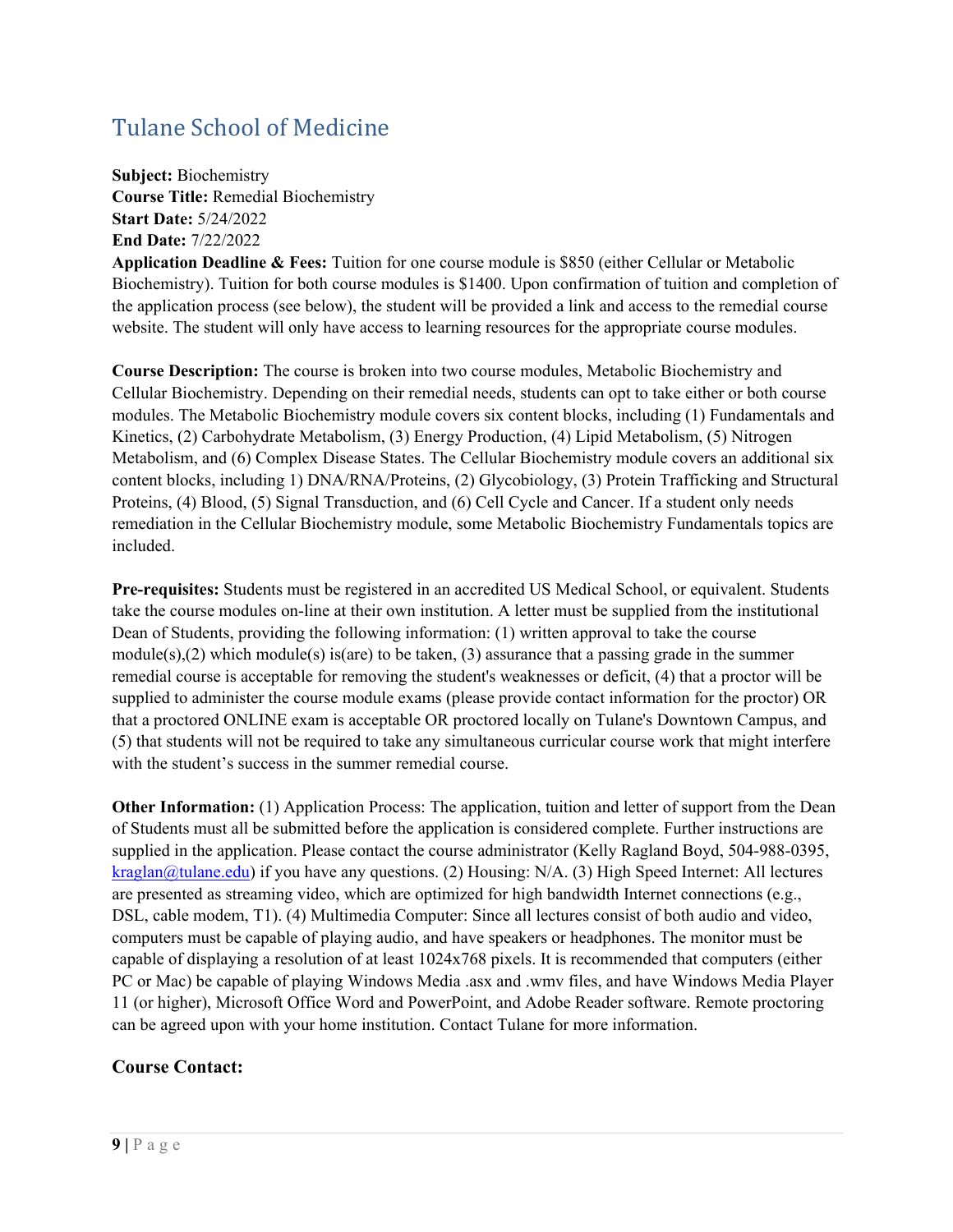Dr. David Franklin, PhD Course Director Biochemistry & Molecular Biology 1430 Tulane Avenue New Orleans, LA 70112 Phone: 15049888868 Fax: [franklin@tulane.edu](mailto:franklin@tulane.edu)

# <span id="page-9-0"></span>University of Nebraska Medical Center

**Subject:** Gross Anatomy **Course Title:** GCBA 516: Human Gross Anatomy (online) **Start Date:** 6/6/2022 **End Date:** 7/15/2022 **Application Deadline & Fees:** May 13, 2022 \$30.00 non-refundable deposit required to reserve a place

in the course. Full 6 credit hour course \$2,200.00. Students may elect to take any combination of the subsections of the course at a prorated amount. See registration packet for details.

**Course Description:** The organization of the human body and the way in which anatomical relationships serve as a basis for function are studied in this course. The medical aspects of the structural and functional organization of the human body are also a focus of attention. The course will consist of daily team-based learning exercises and virtual laboratory sessions. Students are expected to do the assigned pre-reading and come to the TBL sessions prepared to discuss clinical cases and take the daily quizzes. The major learning experience occurs in the virtual laboratory sessions where teaching consists of small group discussions related to anatomical questions of the day, concepts of the day, and identification of structures on clinical images.

**Pre-requisites:** Offered to students who have previously taken an anatomy course in an MD, DO, PA, PT, or Graduate program.

**Other Information:** For more information and a copy of the registration packet visit <https://www.unmc.edu/genetics/education/summer-program/index.html>

## **Course Contact:**

Kim Latacha, PhD Associate Professor Genetics, Cell Biology, and Anatomy 986395 Nebraska Medical Center Omaha, NE 68198-6395 Phone: 402-559-4030  $Fax$ [klatacha@unmc.edu](mailto:klatacha@unmc.edu)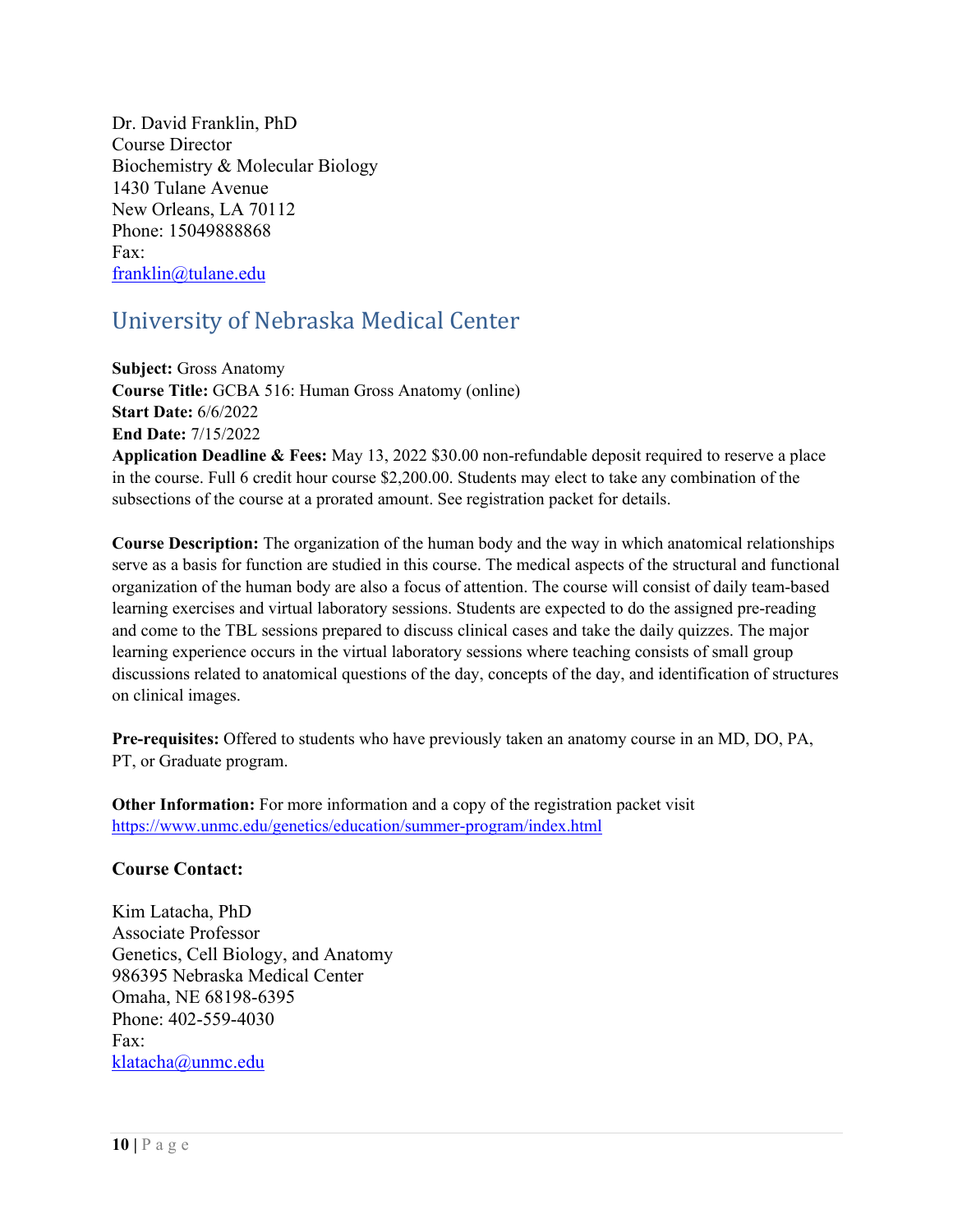# <span id="page-10-0"></span>West Virginia University

**Subject:** Microbiology or Microbiology + Immunology **Course Title:** Immunity/Infection and Disease **Start Date:** 5/23/2022 **End Date:** 6/24/2022 **Application Deadline & Fees:** Application Deadline: May 16, 2022; Application fee \$60; Course Fee \$6,084. Please contact Brooke Phillips for the course application link.

**Course Description:** This course is primarily designed for medical students who need to remediate or refresh current concepts in Medical Microbiology and Immunology. Students attend a virtual classroom of recorded lectures and interact with faculty through an online forum. Progress in this course is evaluated by online weekly examinations and performance on the NBME Microbiology + Immunology Subject Examination (if required by the student's home institution). The NBME Subject Examination will be administered at WVU or at the student's home institution, if institution has a NBME-certified proctor for administration of web based subject exams.

**Pre-requisites:** It is the prerogative of the student's home institution to accept (or not accept) course credit in fulfillment of educational requirements for the M.D. degree. Students of related professional degrees may also enroll in this course to remediate deficiencies in microbiology and immunology. Therefore, students are strongly encouraged to communicate closely with their home institution before seeking enrollment.

**Other Information:** Students are responsible for lodging and travel expenses to WVU for the NBME Subject Examination. If student has permission to take the NBME Subject Examination at their home institution, the exam cost is assumed by the student or home institution. Basic science subject examinations are not currently offered at Prometric Testing Centers.

## **Course Contact:**

Brooke Phillips Academic Program Specialist Microbiology, Immunology & Cell Biology PO Box 9177 HSN Morgantown, WV 26506-9177 Phone: 304-293-2649 Fax: [bphillips@hsc.wvu.edu](mailto:bphillips@hsc.wvu.edu)

**Subject:** Pharmacology **Course Title:** Summer Medical Pharmacology **Start Date:** 5/31/2022 **End Date:** 7/8/2022 **Application Deadline & Fees:** Application deadline: 5/25/22 Fees see bit.ly/summerpharm-WVU Please contact [kwoodfork@hsc.wvu.edu](mailto:kwoodfork@hsc.wvu.edu) before you register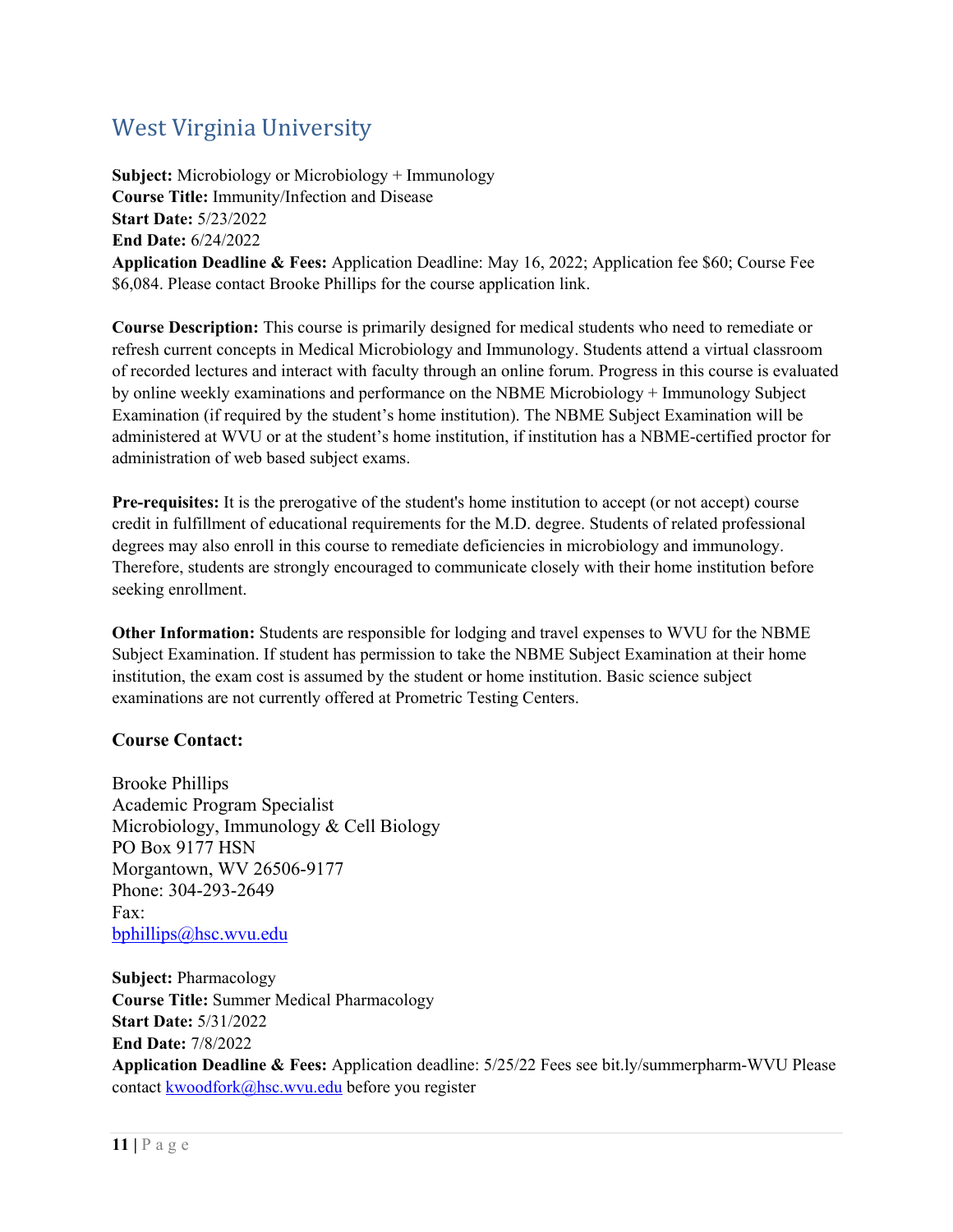**Course Description:** Summer Medical Pharmacology is a 9-credit, online course, designed as a summer make-up course for second year medical students and other graduate-level health professional students. It covers basic principles of drug action and mechanisms of therapeutic and undesirable effects of drugs currently used in medical practice. Lectures can be viewed in a self-paced format via streaming and downloadable video (Camtasia/mp4) and audio (mp3). Course materials are also available in PowerPoint format. Weekly exams are given online, proctored via Zoom. Most medical students (MD, DO) will register for the section of the course that is graded pass-fail (PCOL 801). In this section, the NBME Subject Exam in Pharmacology (i.e., the "shelf board") will be used as the final exam. It may be taken at the student's home institution if that institution has an NBME-certified proctor for administration of electronic subject exams. If this is not possible, the student must take the NBME exam at WVU or another NBME-certified location. The NBME Equated Percent Correct (EPC) score will be used as 15% of the student's final grade, for which a passing score is 75.0% or higher. Students in other health professions (e.g., podiatry, dentistry, pharmacy) often require a letter grade rather than a pass-fail course. These students should register for the section of the course that is graded on a standard 10-point scale (PCOL 770). Students in PCOL 770 will take a proctored WVU-written final in lieu of the NBME exam.

**Pre-requisites:** Status as a student in a graduate health profession (e.g., medicine, pharmacy, dentistry, podiatric medicine) who has taken pharmacology, or course director's permission.

### **Other Information:**

### **Course Contact:**

Karen Woodfork, Ph.D. Teaching Associate Professor Physiology and Pharmacology PO Box 9229 Morgantown, WV 26506-9229 Phone: 304-293-1997 Fax: [kwoodfork@hsc.wvu.edu](mailto:kwoodfork@hsc.wvu.edu)

**Subject:** Physiology **Course Title:** Summer Medical Physiology **Start Date:** 6/13/2022 **End Date:** 7/25/2022 **Application Deadline & Fees:** June 6, 2022 Tuition: \$4641 + \$75 non-refundable application fee

**Course Description:** This 7-credit, online course is designed for medical students who need to remediate Medical Physiology, or their school's equivalent course (consistent with molecular, sub-cellular, cellular, and tissue components, organ system and whole body function, human health, and disease). The overall goal is to provide students with the basic information they need for the development of the skills to solve therapeutic problems concerning the practice of medicine. Lectures can be viewed in a self-paced format via streaming video. Course materials are also available in PowerPoint, mp3, and text formats. Weekly exams are given online. Accommodations for the final exam (NBME Subject Exam in Physiology (allopathic medicine students), or equivalent NBOME/COMAT exam (osteopathic medicine students) are